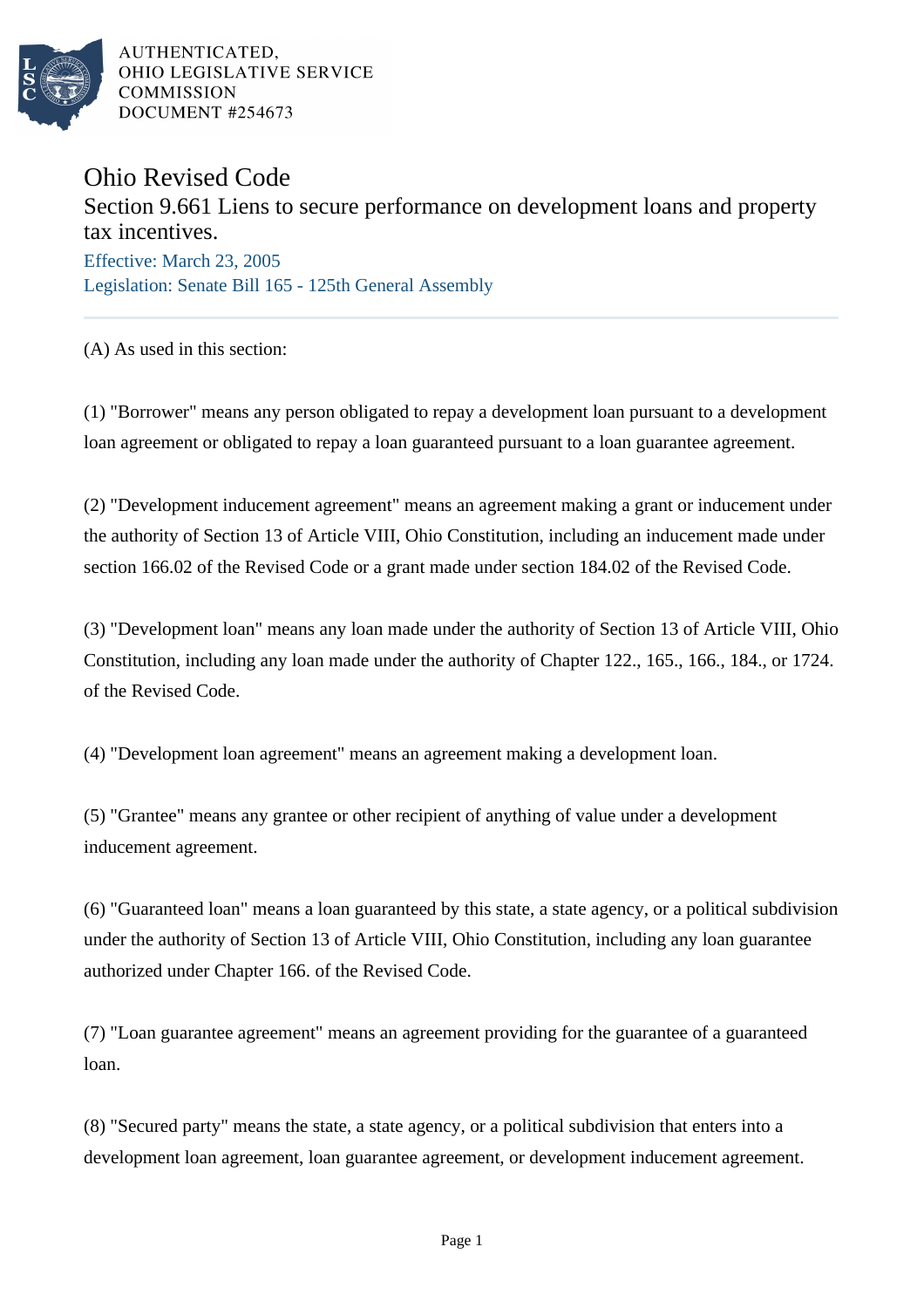

AUTHENTICATED, OHIO LEGISLATIVE SERVICE **COMMISSION** DOCUMENT #254673

(B) The obligations of a borrower under each development loan agreement or loan guarantee agreement may be secured by a lien of the secured party on the borrower's real property and personal property the acquisition of which was funded in whole or in part by the proceeds of the loan. Any such lien shall be in an amount not exceeding the amount financed under the development loan agreement, or the amount guaranteed under the loan guarantee agreement, and used to fund acquisition of the property. The lien may be in addition to any other security required by the development loan agreement or loan guarantee agreement, but the sum of the lien amount and the value of any such other security shall not exceed the amount financed, or the amount guaranteed, and used to fund acquisition of the property. Such a lien on real property shall attach, and may be perfected, collected, and enforced, in the same manner as a mortgage lien on real property, and otherwise shall have the same force and effect as a mortgage lien on real property. Such a lien on personal property shall attach, and may be perfected, collected, and enforced, in the same manner as a security interest in goods under Chapter 1309. of the Revised Code, and shall otherwise have the same force and effect as such a security interest.

(C) The obligations of a grantee under each development inducement agreement may be secured by a lien of the secured party on the grantee's real property and personal property the acquisition of which was funded in whole or in part by the grant or other thing of value. Any such lien shall be in an amount not exceeding the amount of the grant or other thing of value granted to the grantee under the agreement and used to fund acquisition of the property. The lien may be in addition to any other security required by the development inducement agreement, but the sum of the lien amount and the value of any such other security shall not exceed the amount of the grant, or the value of any other thing of value granted, and used to fund acquisition of the property. Such a lien on real property shall attach, and may be perfected, collected, and enforced, in the same manner as a mortgage lien on real property, and otherwise shall have the same force and effect as a mortgage lien on real property. Such a lien on personal property shall attach, and may be perfected, collected, and enforced, in the same manner as a security interest in goods under Chapter 1309. of the Revised Code, and shall otherwise have the same force and effect as such a security interest.

(D) A secured party may enforce such liens against real property by civil action in the court of common pleas of the county where the real property is located in the same manner as mortgage liens are enforced. A secured party may enforce such liens against personal property in the manner